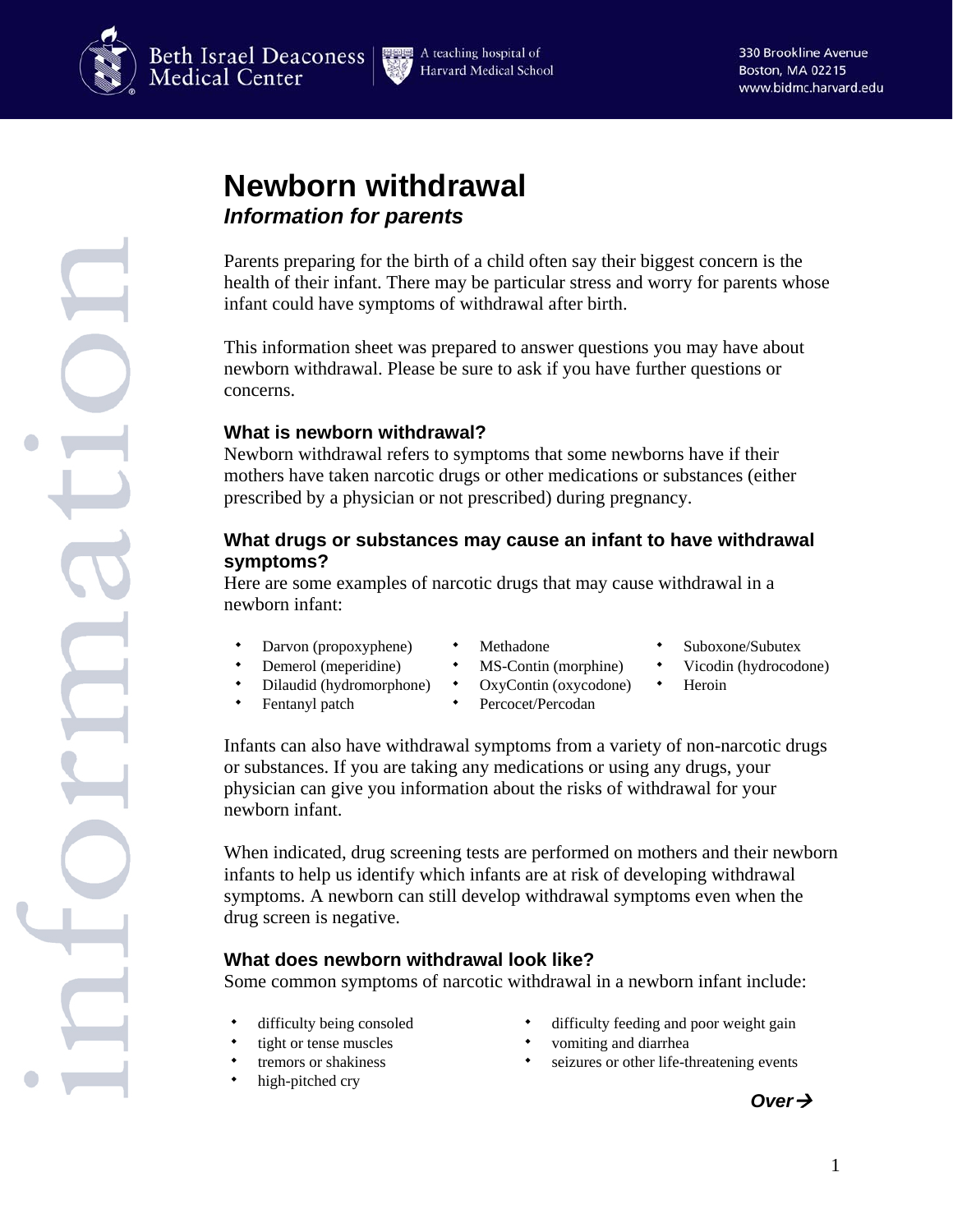#### **When does newborn withdrawal usually occur?**

An infant may have symptoms of withdrawal within hours, days, or weeks after birth. In some instances, an infant may not have any signs of withdrawal.

Whether a newborn infant will experience withdrawal depends on many factors, such as:

- what drug(s) or substance(s) a mother may have taken during her pregnancy;
- over what period of time during the pregnancy;
- in what doses;
- the individual infant's response to the drug or substance exposure.

#### **What care and support is provided for withdrawing newborns in the hospital, and who will provide that care?**

There are many ways that we provide medical and developmental care to infants experiencing withdrawal symptoms. Infants may get medications, physical therapy, and other treatments depending on their symptoms. A team of experts provides this care, including obstetricians, neonatologists, pediatricians, nurses, physical and occupational therapists, and BIDMC social workers.

## **How long do infants have to stay in the hospital to be evaluated and treated for withdrawal?**

A newborn infant may have to be observed for an extended period in the hospital to make sure that s/he does not develop withdrawal symptoms. This means that infants at risk must stay in the hospital for an average 5-14 days for medical monitoring.

After a newborn infant develops withdrawal symptoms, s/he must be treated in a hospital setting until the withdrawal symptoms have resolved and s/he is safe to leave. The treatment may occur at BIDMC or at a continuing care facility.

Treatment usually takes several weeks, sometimes longer. This depends on many factors and is difficult to predict before birth.

Once the infant leaves the hospital, s/he will need close monitoring and care through a primary care provider in the community and services such as Early Intervention that provide developmental support to young children.

#### **How can I help take care of my infant in the hospital if s/he is having withdrawal symptoms?**

There are many ways that parents can work with hospital caregivers to provide comfort to infants who have withdrawal symptoms. Some things are the same things you would do for any infant – such as feeding, changing, and holding.